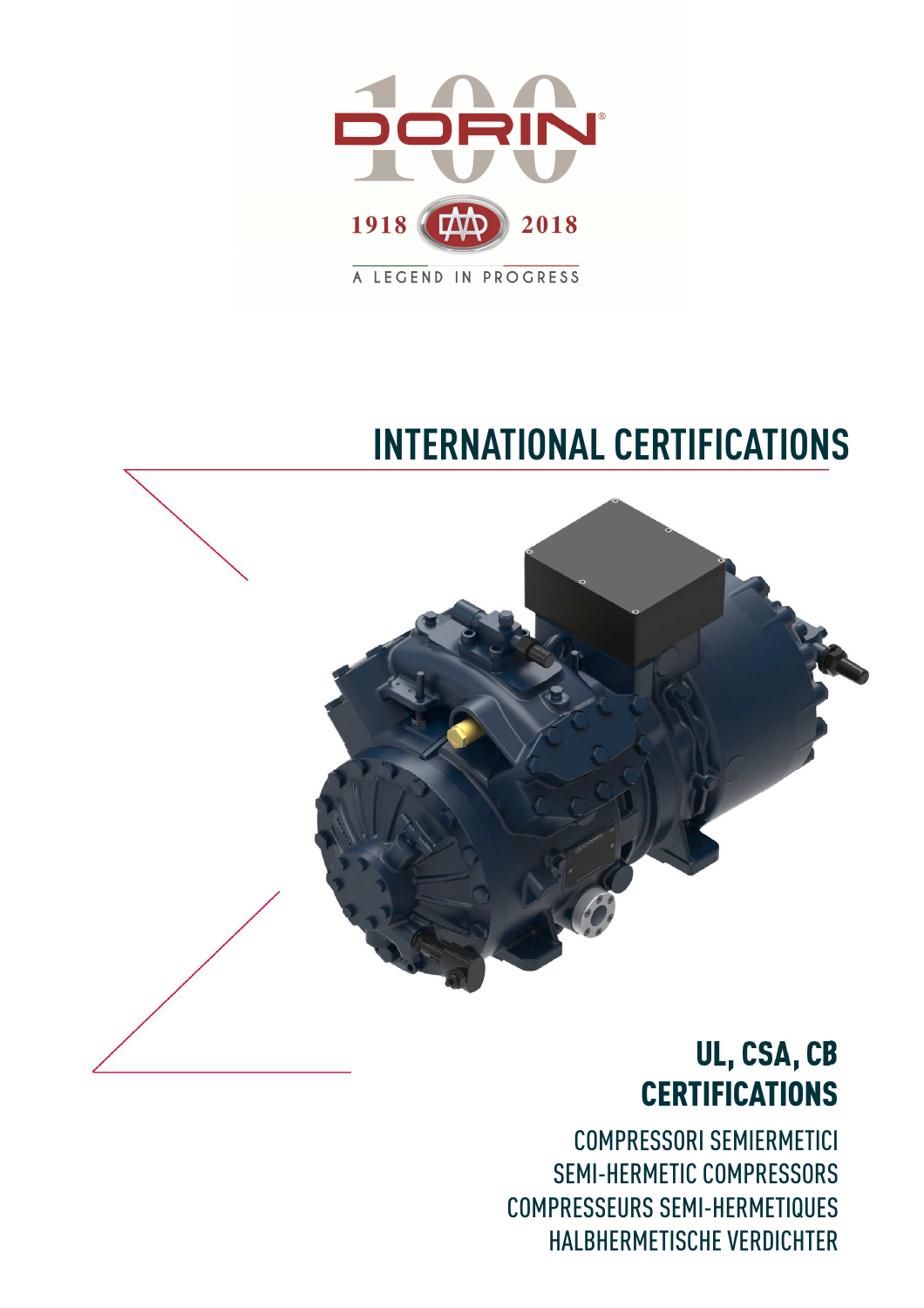

 $\Gamma$ 

**SP** UL/CSA Certifications U<sub>L</sub>

 $\overline{\phantom{a}}$ 

|               | <b>COMPRESSORS UL / CSA CERTIFIED</b> |             |
|---------------|---------------------------------------|-------------|
| MODEL         | RATING                                | CONNECTIONS |
|               | 208/230, 60, 3                        | Δ           |
|               | 360/400, 60, 3                        | Υ           |
| H11           | 440/480, 60, 3                        | Υ           |
|               | 208/230/60,1                          | 1 Ph        |
|               | 208/230, 60, 3                        | Δ           |
| H2            | 360/400, 60, 3                        | Υ           |
|               | 440/480, 60, 3                        | Υ           |
|               | 208/230, 60, 3                        | Δ           |
| H33           | 360/400, 60, 3                        | Υ           |
|               | 440/480, 60, 3                        | Υ           |
|               | 208/230, 60, 3                        | Δ           |
| H35           | 360/400, 60, 3                        | Y           |
|               | 440/480, 60, 3                        | Υ           |
|               | 208/230, 60, 3                        | Δ           |
| H41           | 440/480, 60, 3                        | PWS         |
|               |                                       | Δ           |
| H5; 2S-H5     | 208/230, 60, 3                        | PWS         |
|               | 440/480, 60, 3                        | Δ           |
| H6; 2S-H6     | 208/230, 60, 3                        | <b>PWS</b>  |
|               | 440/480, 60, 3<br>208/230, 60, 3      | Δ           |
| CD4           | 440/480, 60, 3                        | Υ           |
|               | 575, 60, 3                            | Υ           |
| CD400         | 440/480, 60, 3                        | PWS         |
|               | 575, 60, 3                            | PWS         |
|               | 440/480, 60, 3                        | PWS         |
| CD600         | 575, 60, 3                            | PWS         |
|               | 208/230, 60, 3                        | Δ           |
|               | 360/400, 60, 3                        | Υ           |
| <b>CDS 11</b> | 440/480, 60, 3                        | Υ           |
|               | 575, 60, 3                            | Υ           |
|               | 208/230, 60, 3                        | Δ           |
|               | 360/400, 60, 3                        | Υ           |
| CDS 35        | 440/480, 60, 3                        | Υ           |
|               | 575, 60, 3                            | Υ           |
|               | 208/230, 60, 3                        | <b>PWS</b>  |
| CDS 41        | 440/480, 60, 3                        | <b>PWS</b>  |
|               | 575, 60, 3                            | PWS         |
|               |                                       |             |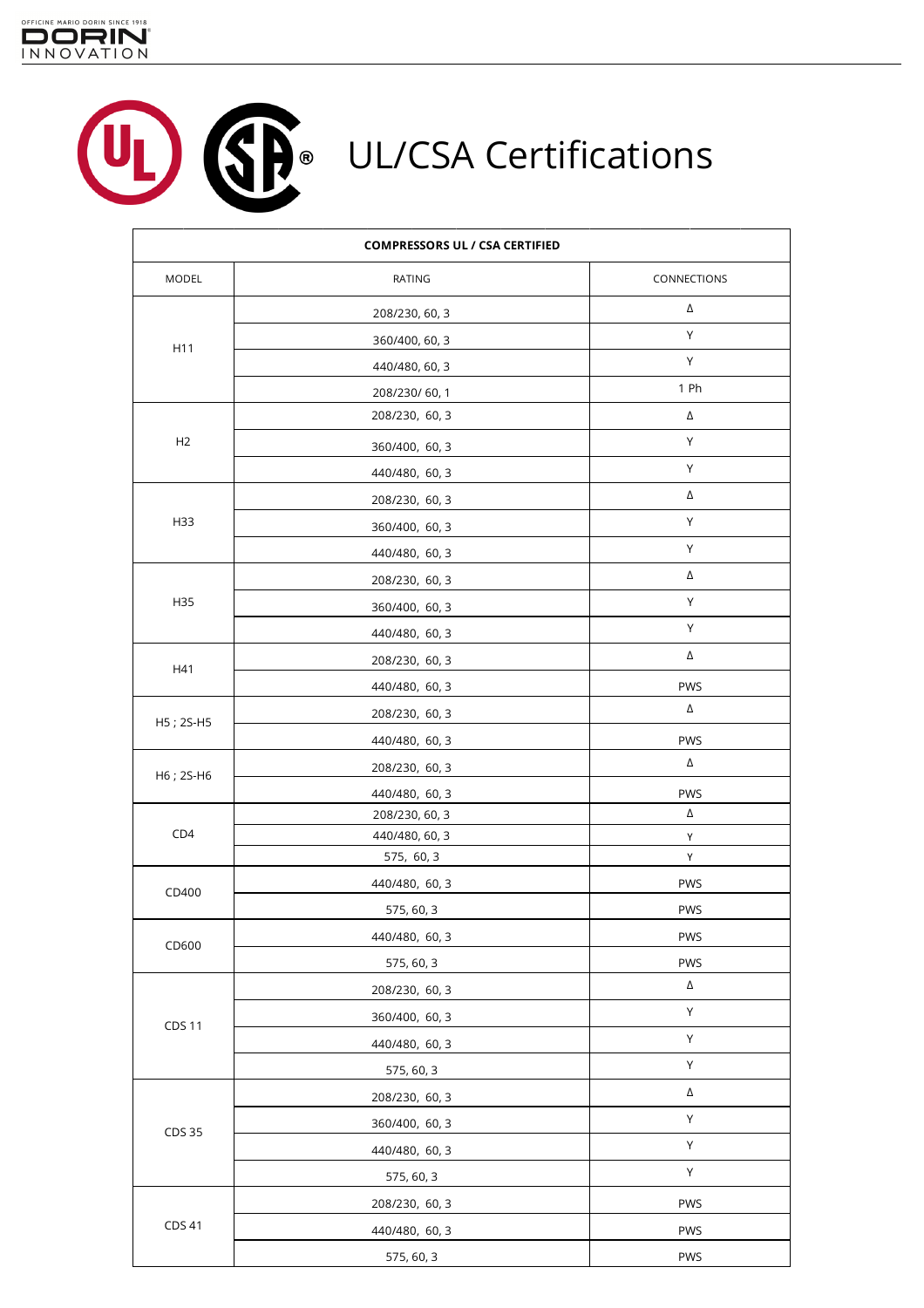



| <b>COMPRESSORS CB CERTIFIED</b> |                                 |             |  |
|---------------------------------|---------------------------------|-------------|--|
| MODEL                           | <b>RATING</b>                   | CONNECTIONS |  |
| H11                             | 220/240, 50, 3 - 265/290, 60, 3 | Δ           |  |
|                                 | 380/420, 50, 3 - 440/480, 60, 3 | Y           |  |
|                                 | 200, 50-60, 3                   | Δ           |  |
|                                 | 208/230, 60, 3                  | Δ           |  |
|                                 | 360/400, 60, 3                  | Y           |  |
| H <sub>2</sub>                  | 220/240, 50, 3 - 265/290, 60, 3 | Δ           |  |
|                                 | 380/420, 50, 3 - 440/480, 60, 3 | Υ           |  |
|                                 | 200, 50-60, 3                   | Δ           |  |
|                                 | 208/230, 60, 3                  | Δ           |  |
|                                 | 360/400, 60, 3                  | Y           |  |
| H33                             | 220/240, 50, 3 - 265/290, 60, 3 | Δ           |  |
|                                 | 380/420, 50, 3 - 440/480, 60, 3 | Υ           |  |
|                                 | 200, 50-60, 3                   | Δ           |  |
|                                 | 208/230, 60, 3                  | Δ           |  |
|                                 | 360/400, 60, 3                  | Y           |  |
| H35                             | 220/240, 50, 3 - 265/290, 60, 3 | Δ           |  |
|                                 | 380/420, 50, 3 - 440/480, 60, 3 | Y           |  |
|                                 | 200, 50-60, 3                   | Δ           |  |
|                                 | 208/230, 60, 3                  | Δ           |  |
|                                 | 360/400, 60, 3                  | Y           |  |

| <b>CERTIFICATIONS IN PROGRESS (UL, CSA)</b> |                |             |  |
|---------------------------------------------|----------------|-------------|--|
| <b>MODEL</b>                                | RATING         | CONNECTIONS |  |
| H41                                         | 575, 60, 3     | <b>PWS</b>  |  |
| H <sub>5</sub>                              | 575, 60, 3     | <b>PWS</b>  |  |
| H6                                          | 575, 60, 3     | <b>PWS</b>  |  |
| H7                                          | 440/480, 60, 3 | <b>PWS</b>  |  |
|                                             | 575, 60, 3     | <b>PWS</b>  |  |